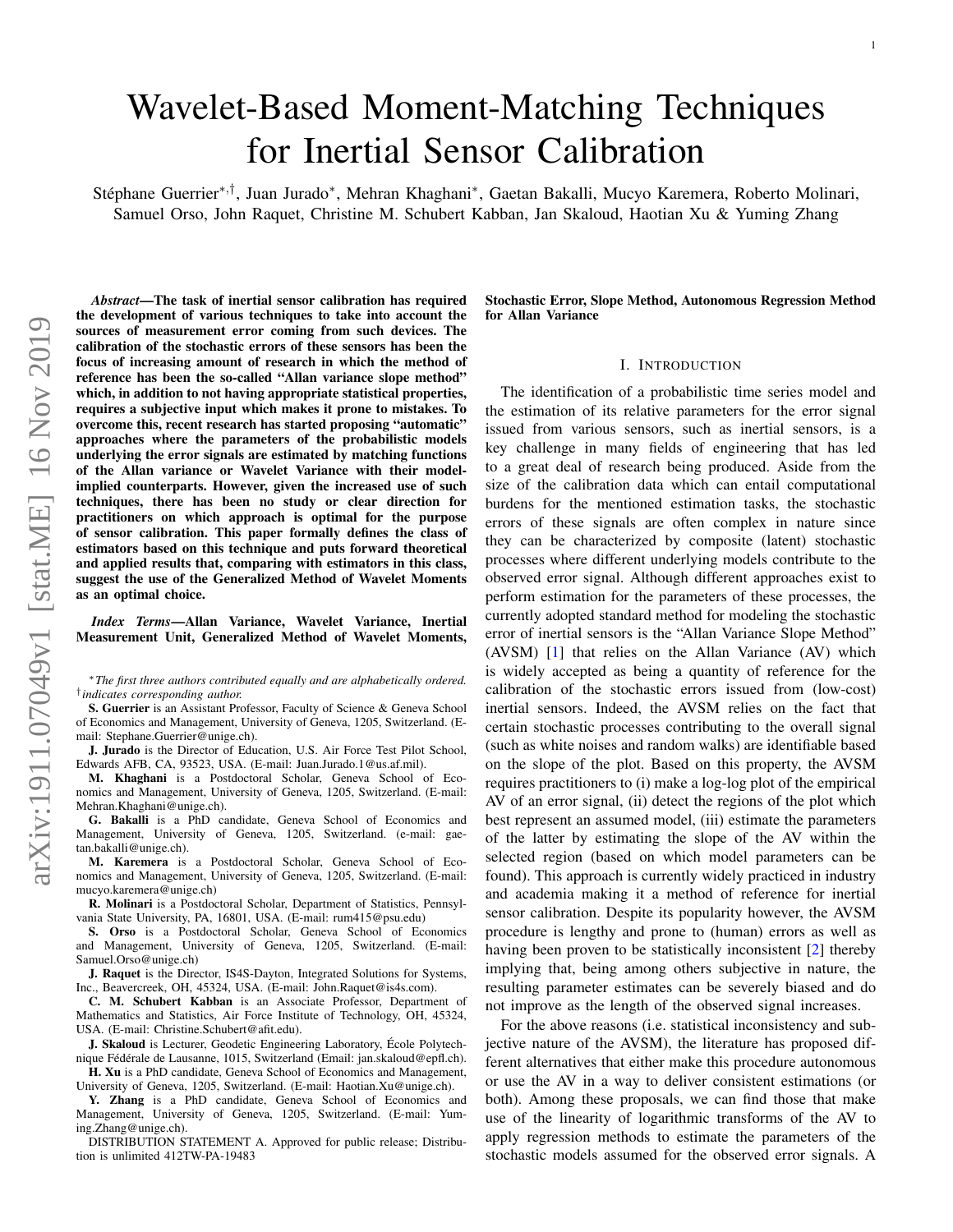recent example is given in [\[3\]](#page-7-2) where a regularized regression approach is applied to the logarithm of the AV with base 10. Another approach is based on a linear transformation of the AV, more specifically the Haar Wavelet Variance (WV), where a generalized least square approach inverses the mapping between the model-implied WV and the empirical WV [\[4\]](#page-7-3). These moment-matching techniques belong to the class of the generalized method of moments estimators (introduced in [\[5\]](#page-7-4)) where the considered "moments" are either the AV, the WV or *functions* of one of these quantities. Given the presence of different moment-matching approaches based on the WV (AV) in order to automatize the sensor calibration process, it is important to understand how these approaches compare both from a theoretical as well as a practical point of view. Indeed, it would be appropriate to study these methods so that practitioners have some criteria that would allow them to choose the approach that best suits their requirements.

For the above reasons, this paper intends to study the properties of this class of moment-matching approaches and put forward a proposed optimal moment-matching technique for inertial sensor calibration. Based on this goal, the paper is organized as follows. In Sec.  $II$ , we summarize the notational convention used throughout the paper. In Sec. [III](#page-1-1) we discuss the class of moment-matching estimators based on (functions of) the WV and formally compare them. Sec. [IV](#page-6-0) compares calibration parameter estimation results using some existing moment-matching approaches based on the calibration of an accelerometer and a gyroscope from an STIM-300 Inertial Measurement Unit (IMU). Finally, in Sec. [V,](#page-7-5) we summarize our findings and conclusions.

#### II. NOTATIONAL CONVENTION

### <span id="page-1-0"></span>*Conventions*

- $(x_t)$  refers to a sequence of values indexed by integer  $t$
- $x_t$  refers to the the value of a sequence
- $Y_t$  refers to a random variable indexed by integer  $t$
- $y_t$  refers to a realization of  $Y_t$  indexed by integer  $t$
- $\mathbb{R}_+$  refers to the set of positive real numbers
- IR<sup>−</sup> refers to the set of negative real numbers
- $C^1(\mathcal{A}, \mathcal{B})$  refers to the set of functions from the set A to the set  $\beta$  whose first derivatives are continuous
- $||\mathbf{x}||_A^2$ denotes the squared Mahalanobis distance, i.e.  $||\mathbf{x}||_A^2 := \mathbf{x}^T \mathbf{A} \mathbf{x}$  where  $\mathbf{x} \in \mathbb{R}^q$ and  $\mathbf{A} \in \mathbb{R}^{q \times q}$
- $||\mathbf{x}||_2$  denotes the  $l_2$ -norm of vector  $\mathbf{x} \in \mathbb{R}^q$ , i.e.  $||\mathbf{x}||_2 := (\sum_{i=1}^q \mathbf{x}_i^2)^{1/2}$
- $\|\mathbf{A}\|_{S}$  denotes the matrix spectral norm.

# *Important Notations*

- Θ the parameter space
- $\theta$  ( $p \times 1$ ) *generic* parameter vector such that  $\boldsymbol{\theta} \in \boldsymbol{\Theta} \subset \mathbb{R}^p$
- $\theta_0$  ( $p \times 1$ ) *true* parameter vector such that  $\boldsymbol{\theta}_0 \in \boldsymbol{\Theta} \subset \mathbb{R}^p$

 $F_{\theta}$  data generating model parameterized by  $\theta$ 

$$
\mathcal{J} \qquad \mathcal{J} := \{ x \in \mathbb{N} \mid p \leq x < \log_2(T) \}
$$

- $J$  an element in the set  $J$ , i.e. an integer denoting the the number of scales such that it is at least the same as the number of parameters but smaller than  $log_2(T)$
- $\nu$  (*J* × 1) Wavelet variance or Allan variance vector
- $\nu(\theta)$  (*J* × 1) Wavelet variance or Allan variance vector implied by  $\theta$  assuming that  $F_{\theta}$  corresponds to the true data generating process
- $f(\cdot)$  a known vector-valued function such that  $\mathbf{f}:\,\mathrm{I\!R}_+^J\mapsto\mathcal{G}\subset\mathrm{I\!R}^J$
- $\Omega$  a positive definite matrix in  $\mathbb{R}^{J \times J}$
- $\hat{\Omega}$  an estimate of the matrix  $\Omega$
- | · | denotes the absolute value
- $A \boxtimes B$  we have that  $A \boxtimes B := ABA^T$  where  $A \in \mathbb{R}^{k \times d}$ and  $\mathbf{B} \in {\rm I\!R}^{d \times d}$
- $T_j$  number of wavelet coefficients at scale  $j \in \mathbb{N} \setminus \{0\},$  $T_j := T - 2^j + 1$

# <span id="page-1-1"></span>III. GENERALIZED METHOD OF WAVELET FUNCTIONAL **MOMENTS**

In order to formalize the framework of reference for this paper, we firstly consider the time series  $(X_t)_{t=1,\dots,T}$  which is supposedly generated by a composite stochastic process  $F_{\theta}$ delivered by the sum of independent sub-processes. We let  $F_{\theta_0}$  denote the true data-generating process, which is assumed known up to the value of  $\theta_0$ . The vector  $\theta_0$  is therefore the *true* parameter value which corresponds to a possible value in  $\Theta \subset \mathbb{R}^p$ . We let  $\theta$  denote a *generic* parameter vector, which should therefore not be confused with the true parameter  $\theta_0$ . In order to discuss the estimation of  $\theta_0$ , let us consider the AV or WV which can be computed on the time series  $(X_t)$  for different (dyadic) scales of decomposition J. For the purpose of this work we will however consider  $J \in \mathcal{J}$  scales such that there are *at least* the same number of scales as of parameters. With this in mind, we introduce a class of estimators of  $\theta_0$ that we define as follows

<span id="page-1-2"></span>
$$
\hat{\boldsymbol{\theta}} := \underset{\boldsymbol{\theta} \in \boldsymbol{\Theta}}{\operatorname{argmin}} \ \|\mathbf{f}(\hat{\boldsymbol{\nu}}) - \mathbf{f}(\boldsymbol{\nu}(\boldsymbol{\theta}))\|_{\Omega}^2, \tag{1}
$$

where  $\hat{\nu} \in \mathbb{R}_+^J$  and  $\nu(\theta) \in \mathbb{R}_+^J$  denote respectively a suitable estimator of the AV or WV computed on  $(X_t)$  and the model-based counterpart (i.e. the AV or WV implied by the assumed model  $F_{\theta}$ ). The vector-valued function  $f(\cdot)$  is such that  $f : \mathbb{R}^J_+ \to \mathcal{G} \subset \mathbb{R}^J$  and is assumed known. Moreover,  $\Omega \in \mathbb{R}^{J \times J}$  is a positive definite matrix which,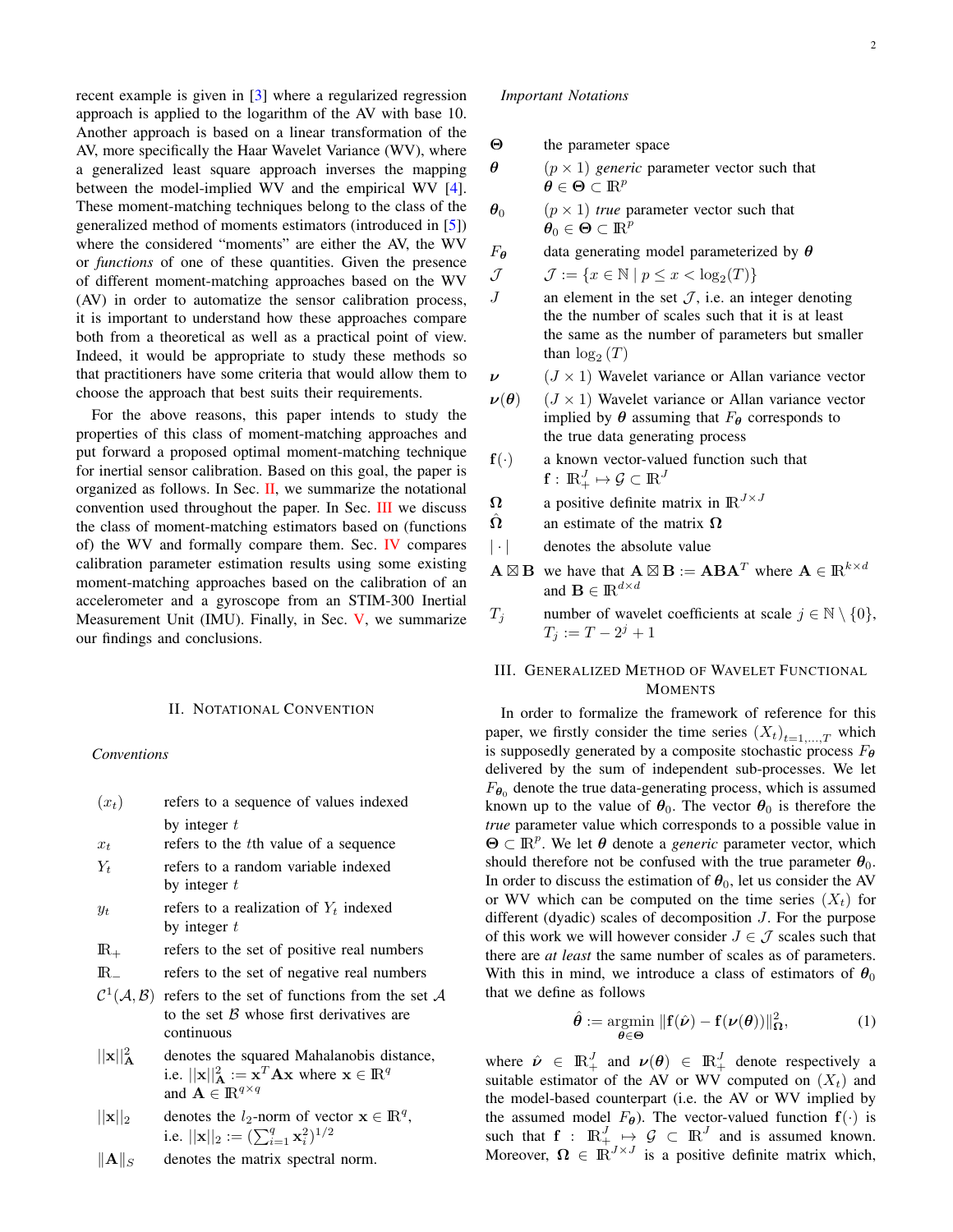if estimated, shall be denoted as  $\Omega$  (instead of  $\Omega$ ) in order to emphasize the stochastic nature of the matrix. Since the AV is a special case of the (Haar) WV (see [\[6,](#page-7-6) [7,](#page-7-7) [8\]](#page-7-8) for details), we choose to call the class of estimators in Eq. [\(1\)](#page-1-2) as "Generalized Method of Wavelet Functional Moments" estimators (GMWFM). The latter is quite general and includes, among others, the Generalized Method of Wavelet Moments (GMWM) proposed in [\[4\]](#page-7-3) or the Autonomous Regression Method for Allan Variance (ARMAV) of [\[3\]](#page-7-2). Indeed, the GMWM corresponds to the choice  $f(x) = x$ , while the ARMAV is based on  $f_i(\mathbf{x}_i) = \log_{10}(\mathbf{x}_i), i = 1, \ldots, J$ , where  $f_i(\cdot)$  and  $x_i$  denote the *i*-th element of  $f(\cdot)$  and x, respectively. In addition, the GMWM and the ARMAV are based on different but relatively similar choices of the matrix Ω.

In this paper, we investigate the requirements on the function  $f(x)$  to ensure that the estimator  $\theta$  is consistent and asymptotically normally distributed. Moreover, we discuss whether an optimal choice for  $f(x)$  exists. For this purpose, we need to define a set of assumptions that will be used in order to investigate these properties. Therefore, let us study the first assumption regarding injectivity of the function  $g(\theta) := f(\nu(\theta))$  which can be found below.

<span id="page-2-0"></span>ASSUMPTION A (Injectivity): *The functions*  $f(\cdot)$  *and*  $v(\cdot)$  *are such that*  $f(\cdot)$  *is injective in*  $\mathbb{R}^J_+$  *and*  $\nu(\cdot)$  *is injective in*  $\Theta$ *.* 

If this assumption holds, then a direct consequence is that  $g(\theta)$  is injective in  $\Theta$ . More precisely, the first part of [A](#page-2-0)ssumption A is rather mild since the function  $f(.)$  can be chosen in such a way as to respect this condition. However, the second part of the assumption can be challenging to prove. For example, [\[9\]](#page-7-9) considered the injectivity of the function  $\nu(\cdot)$ and provide a series of results allowing to verify this property for various classes of latent time series models. The latter demonstrates that the second part of Assumption [A](#page-2-0) would hold for the class of models considered in [\[4\]](#page-7-3), with a few exceptions. For example, if the time series contains a drift with parameter  $\omega$  it is necessary to assume that the sign of  $\omega$ is known (since  $\nu(\theta)$  only depends on  $\omega^2$ ). A general strategy to prove whether [A](#page-2-0)ssumption  $\overline{A}$  holds for a specific model can be found in [\[10\]](#page-7-10) (which is also used in [\[9\]](#page-7-9)) while in the lemma further on we prove the second requirement of Assumption [A](#page-2-0) (i.e.  $\nu(\cdot)$  is injective in  $\Theta$ ) for the general model considered in [\[3\]](#page-7-2). The latter model is a composite model made by the sum of a (1) quantization noise with parameter  $Q^2 \in \mathbb{R}_+$ , (2) white noise with parameter  $\sigma^2 \in \mathbb{R}_+$ , (3) bias instability with parameter  $B \in \mathbb{R}_+$ , (4) random walk with parameter  $\gamma^2 \in \mathbb{R}_+$  and (5) drift with parameter  $\omega \in \mathbb{R}_+$ .

<span id="page-2-3"></span>LEMMA 1: *Let*

$$
\boldsymbol{\theta} := \begin{bmatrix} Q^2 & \sigma^2 & B & \gamma^2 & \omega \end{bmatrix} \in \boldsymbol{\Theta} \subset \mathbb{R}^5_+,
$$

*and let* c *be a positive constant. Then, the function*

$$
\nu_j(\theta) := c \left( \frac{3Q^2}{2^{2j}} + \frac{\sigma^2}{2^j} + \frac{2 \log(2)}{\pi} B^2 + \frac{\gamma^2 2^j}{3} + \omega^2 2^{2j-1} \right),
$$

*is injective in* Θ*.*

REMARK A: *The positive constant* c *is simply related to the choice of the AV or (Haar) WV: in the case of the former we have that*  $c = 1$  *while for the Haar WV we have*  $c = \frac{1}{2}$ .

PROOF: First we notice that it is sufficient to show that

$$
\boldsymbol{\nu}^*(\boldsymbol{\theta}) = \boldsymbol{\nu}^*(\boldsymbol{\theta}^*),
$$

if and only if  $\theta = \theta^*$ , where  $\nu^*(\theta)$  denotes the first 5 elements of the vector  $\nu(\theta)$ . Moreover, the function  $\nu^*(\theta)$ can be reparametrized as a function of  $\beta$  defined as

$$
\boldsymbol{\beta}:=\begin{bmatrix}Q^2 & \sigma^2 & B^2 & \gamma^2 & \omega^2\end{bmatrix},
$$

where the only difference with  $\theta$  is that the elements B and  $\omega$  are squared. Since the latter elements are positive (the sign of  $\omega$  is known and is assumed positive for this proof without loss of generality), the square function is also injective and this implies that if the WV is injective for their squares, by composition of injective functions it is also injective for the original values. Therefore, it is sufficient to show that

$$
\boldsymbol{\nu}^*(\boldsymbol{\beta}) = \boldsymbol{\nu}^*(\boldsymbol{\beta}^*),
$$

if and only if  $\beta = \beta^*$ . We start by computing the Jacobian matrix  $J(\beta)$  which is defined as

$$
\mathbf{J}(\boldsymbol{\beta}) := \frac{\partial}{\partial \boldsymbol{\beta}^T} \boldsymbol{\nu}^*(\boldsymbol{\beta})
$$
  
=  $c \begin{bmatrix} 3/2 & 1/2 & 2\log(2)/\pi & 2/3 & 2 \\ 3/16 & 1/4 & 2\log(2)/\pi & 4/3 & 8 \\ 3/64 & 1/8 & 2\log(2)/\pi & 8/3 & 32 \\ 3/256 & 1/16 & 2\log(2)/\pi & 16/3 & 128 \\ 3/1024 & 1/32 & 2\log(2)/\pi & 32/3 & 512 \end{bmatrix}.$ 

Since  $J(\beta)$  does not depend on  $\beta$  we let  $J := J(\beta)$  which, based on the mean-value theorem, allows us to write

$$
\nu^*(\beta) - \nu^*(\beta^*) = \nu^*(\beta) - [\nu^*(\beta) + \mathbf{J} \cdot (\beta^* - \beta)]
$$
  
=  $\mathbf{J} \cdot (\beta - \beta^*).$ 

Since we have that

$$
\det(\mathbf{J}) = c^5 \frac{84357 \log(2)}{1024\pi} > 0,
$$

the only solution of the equation

$$
\mathbf{J}\cdot(\boldsymbol{\beta}-\boldsymbol{\beta}^*)=\mathbf{0},
$$

is  $\beta^* = \beta$ , which concludes the proof.

Having discussed [A](#page-2-0)ssumption  $\bf{A}$  which appears to be reasonable to assume in general (given the different cases in which it is verified), we now consider the other set of assumptions that are needed to prove consistency of the estimator  $\hat{\theta}$ .

<span id="page-2-1"></span>ASSUMPTION B (Compactness): *The set* Θ *is compact.*

<span id="page-2-2"></span>ASSUMPTION C (Consistency): *For all*  $j \in \{1, \ldots, J\}$ *, we have*

$$
|\hat{\boldsymbol{\nu}}_j - \boldsymbol{\nu}_j(\boldsymbol{\theta}_0)| = o_p(1).
$$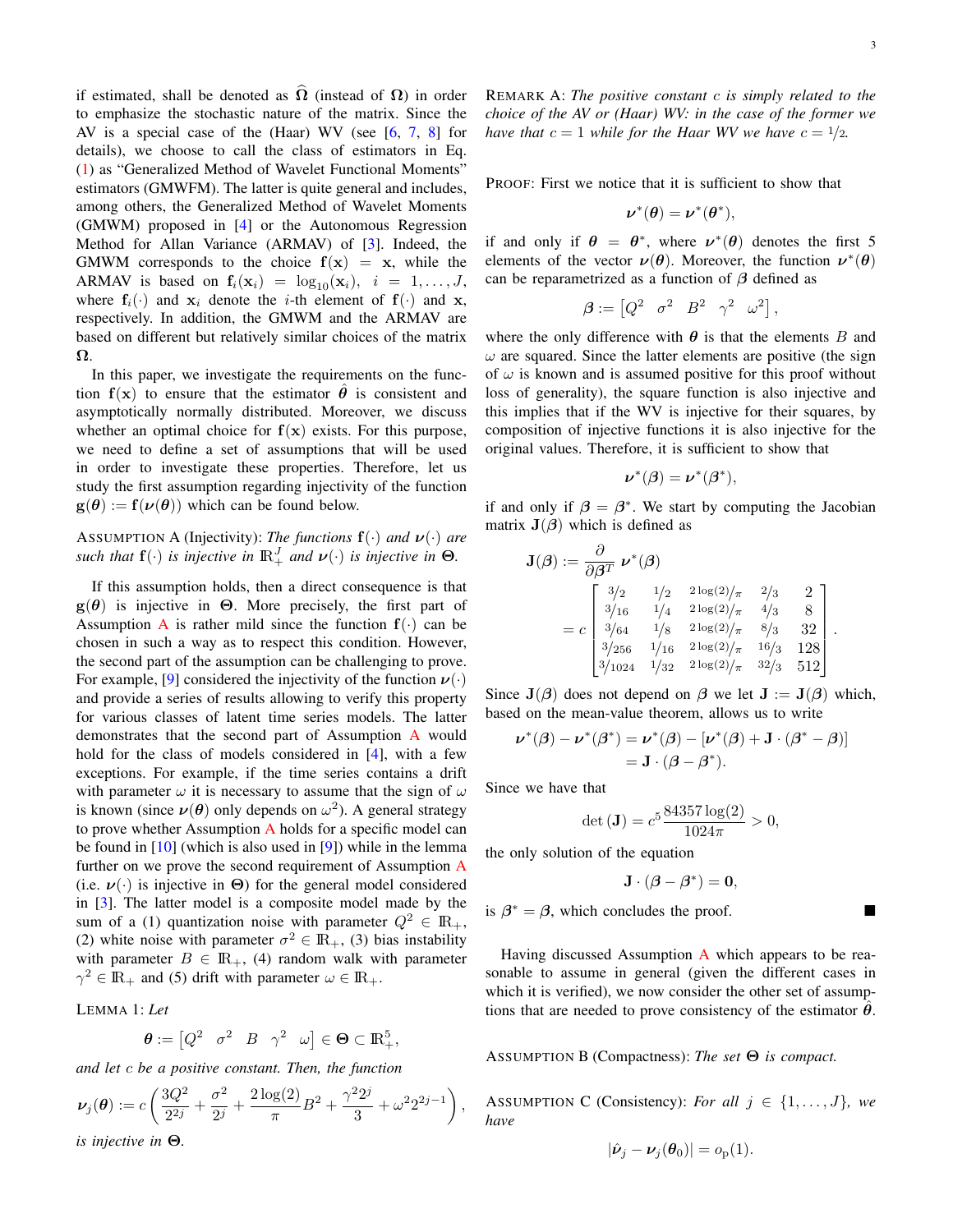*Moreover, if*  $\Omega$  *is estimated by*  $\Omega$  *then we have* 

$$
||\mathbf{\Omega} - \mathbf{\Omega}||_S = o_p(1).
$$

<span id="page-3-0"></span>ASSUMPTION D (Continuity): *The function*  $g(\theta) := f(\nu(\theta))$ *is continuous in* Θ*.*

Assumption  $\bf{B}$  $\bf{B}$  $\bf{B}$  is a common regularity condition which is typically assumed for most estimation problems or is replaced by other types of constraints. Its main purpose is to ensure that certain quantities that we will consider in the proofs will be bounded in order to ensure convergence. Assumption [C](#page-2-2) is rather mild and lower-level conditions equivalent to this assumption can, for example, be found in [\[11\]](#page-7-11) for the WV (as well as in  $[12]$  under weaker conditions) or by combining these results with the work of [\[7\]](#page-7-7) who showed the equivalence between the AV and WV. Finally, Assumption [D](#page-3-0) requires the function  $f(\nu(\theta))$  to be continuous in  $\Theta$  which is the case when both  $f(\cdot)$  and  $\nu(\cdot)$  are continuous within their respective composition domains. Since the function  $\nu(\theta)$  is continuous in Θ for nearly all models of interest (such as those considered in [\[9\]](#page-7-9) or the model discussed in [\[3\]](#page-7-2)), it is sufficient for  $f(\cdot)$  to be continuous in  $\mathbb{R}^{J}_{+}$  to satisfy this assumption. Based on these assumptions, we can state the following consistency result.

<span id="page-3-1"></span>THEOREM 1: *Under Assumptions [A](#page-2-0) to [D,](#page-3-0) we have that*

$$
||\hat{\boldsymbol{\theta}} - \boldsymbol{\theta}_0||_2 = o_p(1).
$$

PROOF: Let

$$
Q(\boldsymbol{\theta}) := \|\mathbf{g}(\boldsymbol{\theta}_0) - \mathbf{g}(\boldsymbol{\theta})\|_{\boldsymbol{\Omega}}^2,
$$

where  $g(\theta)$  is defined in Assumption [D.](#page-3-0) Then, we have

$$
Q(\boldsymbol{\theta}) \le ||\boldsymbol{\Omega}||_S || \mathbf{g}(\boldsymbol{\theta}_0) - \mathbf{g}(\boldsymbol{\theta})||_2^2.
$$

Therefore, [A](#page-2-0)ssumption A implies that  $Q(\theta)$  has a unique minimum in  $\theta = \theta_0$ .

Next, Assumption [D](#page-3-0) directly implies the continuity of the function  $Q(\theta)$  in  $\Theta$ . Moreover, from the continuous mapping theorem together with Assumptions [C](#page-2-2) and [D,](#page-3-0) we have  $|\hat{\mathbf{g}}_i \mathbf{g}_i(\theta_0)| = o_p(1)$  for all  $j \in \{1, \ldots, J\}$ . Then, following the same strategy as in  $[12]$  (Proposition 3.1.), we obtain

$$
\sup_{\boldsymbol{\theta}\in\boldsymbol{\Theta}}|\widehat{Q}(\boldsymbol{\theta})-Q(\boldsymbol{\theta})|=o_{p}(1),
$$

where

$$
\widehat{Q}(\boldsymbol{\theta}) := \|\mathbf{f}(\hat{\boldsymbol{\nu}}) - \mathbf{f}(\boldsymbol{\nu}(\boldsymbol{\theta}))\|^2_{\widehat{\boldsymbol{\Omega}}} \,.
$$

Therefore, Theorem 2.1 of [\[13\]](#page-7-13) can be applied to obtain the consistency of  $\hat{\theta}$  thereby concluding the proof.

Theorem [1](#page-3-1) implies that any GMWFM estimator is consistent under the same conditions needed to ensure the consistency of the GMWM estimator provided that the function  $f(\cdot)$  is both injective (see Assumption [A\)](#page-2-0) and continuous (see Assumption [D\)](#page-3-0). Therefore, the requirements on the function  $f(\cdot)$  are rather mild but we shall see that this function has a more relevant impact on the asymptotic distribution of the estimator. Before introducing this result, as for the result on consistency, we first state and discuss relevant assumptions.

<span id="page-3-2"></span>ASSUMPTION E (Interior and Convex): *The vector*  $\theta_0$  *is such that*  $\theta_0 \in \text{Int}(\Theta)$  *and*  $\Theta$  *is convex.* 

<span id="page-3-3"></span>ASSUMPTION F (Function Differentiability): *The function* f(·) *is such that*  $f \in C^1(\mathbb{R}^J_+, \mathcal{G})$  *allowing us to define* 

$$
\mathbf{F}(\boldsymbol{\theta}_0) := \left. \frac{\partial}{\partial \mathbf{x}^T} \mathbf{f}(\mathbf{x}) \right|_{\mathbf{x} = \boldsymbol{\nu}(\boldsymbol{\theta}_0)}
$$

.

,

*Moreover, defining the matrices*

$$
\mathbf{\Omega}^* \left[ \boldsymbol{\theta}_0 , \mathbf{F} \right] := \mathbf{F}(\boldsymbol{\theta}_0)^T \boxtimes \mathbf{\Omega},
$$

 $\mathbf{A}(\boldsymbol{\theta}_0) := \left.\frac{\partial}{\partial \boldsymbol{\theta}^T} \ \boldsymbol{\nu}(\boldsymbol{\theta})\right|_{\boldsymbol{\theta} = \boldsymbol{\theta}_0}$ 

*then, the matrix*

*and*

$$
\mathbf{H}\left[\pmb\theta_{0},\pmb\nu,\pmb\Omega,\mathbf{F}\right]:=\mathbf{A}(\pmb\theta_{0})^{T}\boxtimes\pmb\Omega^*\left[\pmb\theta_{0},\mathbf{F}\right],
$$

*exists and is non-singular.*

<span id="page-3-4"></span>ASSUMPTION G: *The estimator*  $\hat{ν}$  *has the following asymptotic distribution*

$$
\sqrt{T_J} \left( \hat{\boldsymbol{\nu}} - \boldsymbol{\nu}(\boldsymbol{\theta}_0) \right) \xrightarrow[T \to \infty]{\mathcal{D}} \mathcal{N} \left( \mathbf{0}, \mathbf{V}(\boldsymbol{\theta}_0) \right),
$$

*where*  $\mathbf{V}(\boldsymbol{\theta}_0) := \text{cov}(\hat{\boldsymbol{\nu}})$  *is a positive-definite symmetric matrix.*

The topological requirements of Assumption  $E$  are quite mild although stronger than necessary. Indeed, the fact that  $\theta_0$  is required to be an interior point of the convex space Θ is convenient (but not strictly necessary) to ensure that expansions (such as Taylor expansions) can be made between  $\theta_0$  and an arbitrary point in  $\Theta$ . Assumption [F](#page-3-3) contains different requirements but what it basically requires is that the function  $f(\cdot)$  is differentiable in such a way that it can be used to make Taylor expansions for the purposes of demonstrating the asymptotic normality of the estimator  $\theta$ . Based on these expansions we obtain expressions that deliver the matrix  $H[\theta_0, \nu, \Omega, F]$  which needs to be positive-definite in order for the estimator to have an asymptotic variance (and hence define an asymptotic distribution). Finally, Assumption  $G$  is required for any estimator which makes use of moments (such as the AV or WV) to deliver asymptotic normality of the estimator itself. This assumption is verified under few additional conditions compared to those required for Assumption  $C$ , as highlighted again in  $[11]$ ,  $[14]$  and, under weaker conditions, in  $[12]$ . Using these assumptions, we obtain the following result.

<span id="page-3-5"></span>THEOREM 2: *Under [A](#page-2-0)ssumptions A to [G,](#page-3-4) the estimator*  $\hat{\theta}$  *has the following asymptotic distribution*

$$
\sqrt{T_J}\left(\hat{\theta}-\theta_0\right)\xrightarrow[T\to\infty]{\mathcal{D}} \mathcal{N}\left(\mathbf{0},\boldsymbol{\Sigma}\left[\theta_0,\boldsymbol{\nu},\boldsymbol{\Omega},\mathbf{F}\right]\right),\,
$$

*where*

$$
\Sigma\left[\pmb\theta_0,\pmb\nu,\pmb\Omega,\mathbf{F}\right]:=\mathbf{B}\left[\pmb\theta_0,\pmb\nu,\pmb\Omega,\mathbf{F}\right]\boxtimes\mathbf{V}(\pmb\theta_0),
$$

*and*

$$
\mathbf{B}\left[\pmb\theta_0,\pmb\nu,\pmb\Omega,\mathbf{F}\right]:=\mathbf{H}\left[\pmb\theta_0,\pmb\nu,\pmb\Omega,\mathbf{F}\right]^{-1}\mathbf{A}(\pmb\theta_0)^T\pmb\Omega^*\left[\pmb\theta_0,\mathbf{F}\right].
$$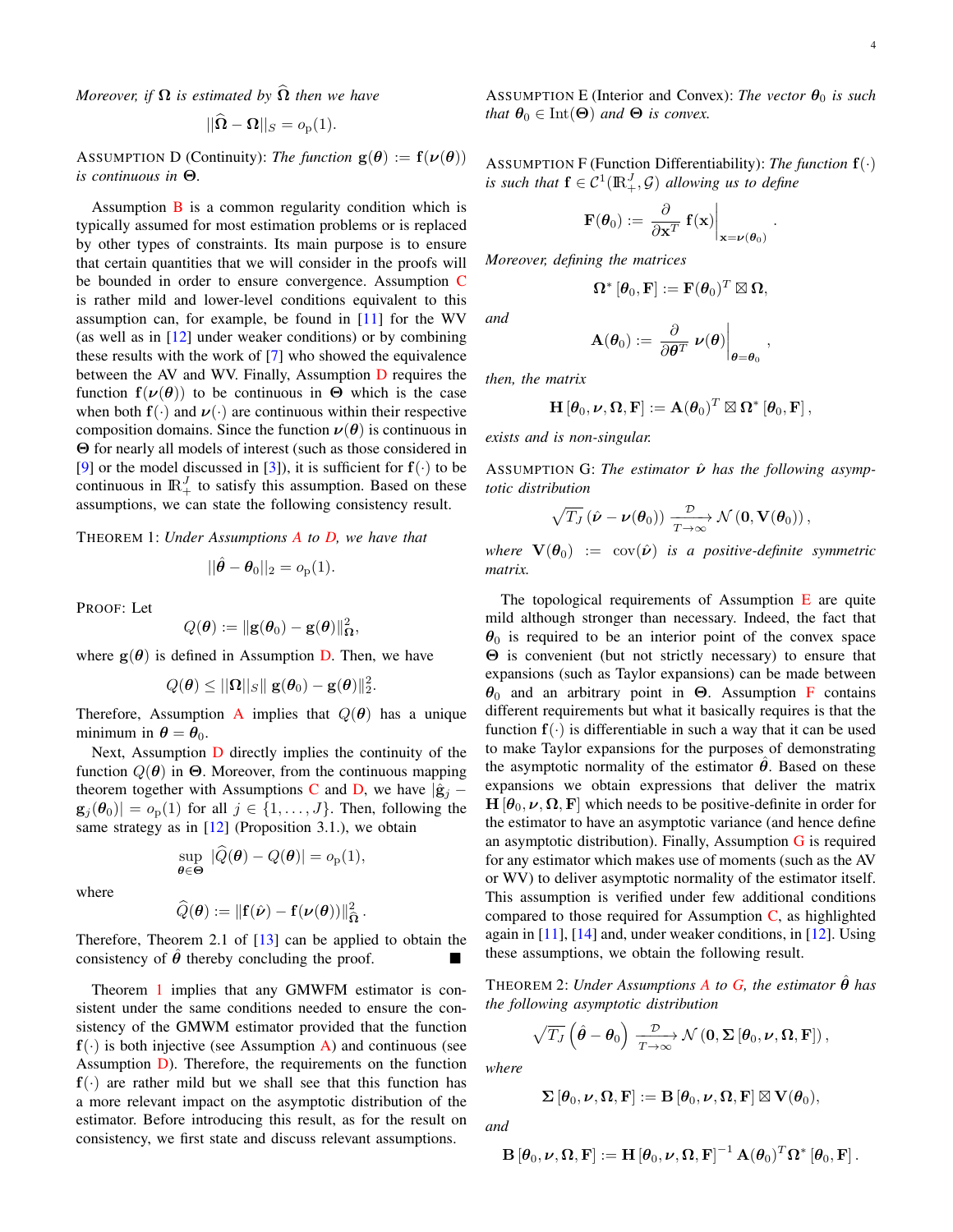PROOF: Let  $\Theta(T) := \{ \mathbf{x} \in \mathbb{R}^p \mid ||\mathbf{x} - \theta_0||_2 \le d(T) \}$ , where  $d(T) = o(1)$ . Moreover, we also define  $\mathbf{\Theta}^*(T) := \mathbf{\Theta} \cap \mathbf{\Theta}(T)$ . Since  $\hat{\theta}$  is consistent by Theorem [1](#page-3-1) (based on [A](#page-2-0)ssumptions A to [D\)](#page-3-0), there exists a function  $d(T)$  such that

<span id="page-4-0"></span>
$$
\hat{\theta} := \underset{\theta \in \Theta}{\operatorname{argmin}} \|\mathbf{f}(\hat{\nu}) - \mathbf{f}(\nu(\theta))\|_{\Omega}^{2}
$$
\n
$$
= \underset{\theta \in \Theta^{*}(T)}{\operatorname{argmin}} \|\mathbf{f}(\hat{\nu}) - \mathbf{f}(\nu(\theta))\|_{\Omega}^{2} + o_{p}(1). \tag{2}
$$

Within the set  $\mathbf{\Theta}^*(T)$ , which shrinks towards  $\boldsymbol{\theta}_0$  as the sample size T increases, we can expand  $f(\hat{\nu})$  and  $f(\nu(\theta))$  around  $\nu(\theta_0)$  using a Taylor expansion to obtain:

$$
\mathbf{f}(\hat{\boldsymbol{\nu}}) = \mathbf{f}(\boldsymbol{\nu}(\boldsymbol{\theta}_0)) + \mathbf{F}(\boldsymbol{\theta}_0) (\hat{\boldsymbol{\nu}} - \boldsymbol{\nu}(\boldsymbol{\theta}_0)) + o_p(1)
$$

$$
\mathbf{f}(\boldsymbol{\nu}(\boldsymbol{\theta})) = \mathbf{f}(\boldsymbol{\nu}(\boldsymbol{\theta}_0)) + \mathbf{F}(\boldsymbol{\theta}_0) (\boldsymbol{\nu}(\boldsymbol{\theta}) - \boldsymbol{\nu}(\boldsymbol{\theta}_0)) + o(1).
$$

Therefore, by combining this result with  $(2)$ , we obtain

<span id="page-4-1"></span>
$$
\hat{\theta} = \underset{\theta \in \Theta^*(T)}{\operatorname{argmin}} \|\mathbf{F}(\theta_0) (\hat{\boldsymbol{\nu}} - \boldsymbol{\nu}(\theta))\|_{\Omega}^2 + o_p(1)
$$
\n
$$
= \underset{\theta \in \Theta^*(T)}{\operatorname{argmin}} \|\hat{\boldsymbol{\nu}} - \boldsymbol{\nu}(\theta)\|_{\Omega^*}^2 + o_p(1),
$$
\n(3)

where, similarly to the definition of Assumption  $\overline{F}$ ,

$$
\boldsymbol{\Omega}^*:=\boldsymbol{\Omega}^*\left[\boldsymbol{\theta}_0,\mathbf{F}\right]=\mathbf{F}\left(\boldsymbol{\theta}_0\right)^T\boxtimes\boldsymbol{\Omega}.
$$

Next, we consider the following approximation of  $\hat{\theta}$ ,

$$
\tilde{\boldsymbol{\theta}} := \operatornamewithlimits{argmin}_{\boldsymbol{\theta} \in \boldsymbol{\Theta}} \|\hat{\boldsymbol{\nu}} - \boldsymbol{\nu}(\boldsymbol{\theta})\|_{\boldsymbol{\Omega}^*}^2.
$$

Proposition 4.2 of [\[12\]](#page-7-12) implies, under the current assumption framework, that

$$
\sqrt{T_J}\left(\tilde{\boldsymbol{\theta}} - \boldsymbol{\theta}_0\right) \xrightarrow[T \to \infty]{\mathcal{D}} \mathcal{N}\left(\mathbf{0}, \boldsymbol{\Sigma}\left[\boldsymbol{\theta}_0, \boldsymbol{\nu}, \boldsymbol{\Omega}, \mathbf{F}\right]\right).
$$

Since  $\hat{\theta} = \tilde{\theta} + o_p(1)$ , a direct application of Slutsky's theorem allows to conclude that the above results remains true for  $\hat{\theta}$ and we obtain

$$
\sqrt{T_J}\left(\hat{\theta}-\theta_0\right)\xrightarrow[T\to\infty]{\mathcal{D}} \mathcal{N}\left(\mathbf{0},\boldsymbol{\Sigma}\left[\theta_0,\boldsymbol{\nu},\boldsymbol{\Omega},\mathbf{F}\right]\right),\,
$$

which concludes the proof.

An implication of this result (made evident in particular from Eq. [\(3\)](#page-4-1) in the proof) is the fact that, no matter which choice is made for the function  $f(\cdot)$  and the matrix  $\Omega$  (provided that they satisfy the previously mentioned assumptions), we can define a matrix  $\Omega^*$  (that depends upon  $f(\cdot)$  and  $\Omega$ ) such that we can express the estimator as

$$
\hat{\boldsymbol{\theta}} := \underset{\boldsymbol{\theta} \in \boldsymbol{\Theta}}{\operatorname{argmin}} \ \|\hat{\boldsymbol{\nu}} - \boldsymbol{\nu}(\boldsymbol{\theta})\|_{\Omega^*}^2. \tag{4}
$$

Therefore, as long as the matrix  $\mathbf{\Omega}^* := \mathbf{\Omega}^* \left[ \boldsymbol{\theta}_0, \mathbf{F} \right]$  is positive definite, the estimator  $\hat{\theta}$  is asymptotically normally distributed under the above assumptions and the only aspect that is affected by the change of  $\Omega^*$  is the efficiency of the resulting estimator. Consequently, the choice of a specific function  $f(\cdot)$  (which respects the required properties) only contributes to modifying the weighting matrix  $\Omega^*$  thereby delivering approximately the same results for any such function  $f(.)$ . The weighting matrix  $\Omega^*$  is therefore crucial to the efficiency of the estimator  $\hat{\theta}$ . As shown in the corollary below, the optimal .

choice (in terms of asymptotic efficiency) of  $\Omega^*$  is the inverse of  $\mathbf{F}(\theta_0) \boxtimes \mathbf{V}(\theta_0)$ . Although the true  $\mathbf{V}(\theta_0)$  is unknown in practice, it can be consistently estimated by the estimator proposed in [\[15\]](#page-7-15) or with the approach discussed in [\[12\]](#page-7-12). Moreover, the corollary of Theorem [2](#page-3-5) presented below shows how asymptotically optimal estimators can be constructed for the GMWFM.

<span id="page-4-2"></span>COROLLARY 1: *Under Assumptions [A](#page-2-0) to [G](#page-3-4) (i.e. the same conditions of Theorem [2\)](#page-3-5), the estimator*  $\hat{\theta}$  *based on the function*  $f(\cdot)$  *and the matrix*  $\Omega^\circ := [\mathbf{F}(\theta_0) \boxtimes \mathbf{V}(\theta_0)]^{-1}$  *is asymptotically efficient in the class of GMWFM estimators.*

PROOF: Under our assumptions, it is easy to verify that the asymptotic covariance matrix of  $\hat{\theta}$  is given by

$$
\boldsymbol{\Sigma}[\boldsymbol{\theta}_0, \boldsymbol{\nu}, \boldsymbol{\Omega}^\circ, \mathbf{F}] = \left[\mathbf{A}(\boldsymbol{\theta}_0)^T \boxtimes \mathbf{V}(\boldsymbol{\theta}_0)^{-1}\right]^{-1}
$$

We proceed by demonstrating that the difference between the asymptotic covariance matrix in Theorem [2](#page-3-5) and the above covariance matrix leads to a positive semi-definite matrix. Following Section 5.2 in [\[13\]](#page-7-13), it is easy to show that

$$
\begin{aligned} \boldsymbol{\Sigma}[\pmb\theta_{0},\pmb\nu,\pmb\Omega,\mathbf{F}] - \boldsymbol{\Sigma}[\pmb\theta_{0},\pmb\nu,\pmb\Omega^{\circ},\mathbf{F}] \\ & = \mathbf{H}\left[\pmb\theta_{0},\pmb\nu,\pmb\Omega,\mathbf{F}\right]^{-1}\boxtimes\mathbb{E}\left[\mathbf{W}\mathbf{W}^{T}\right], \end{aligned}
$$

where

$$
\begin{aligned} \mathbf{W} := & \mathbf{A}(\boldsymbol{\theta}_0)^T \boldsymbol{\Omega}^* \left[\boldsymbol{\theta}_0, \mathbf{F}\right] \mathbf{Z} \\ & - \mathbf{H} \left[\boldsymbol{\theta}_0, \boldsymbol{\nu}, \boldsymbol{\Omega}, \mathbf{F}\right] \boldsymbol{\Sigma}[\boldsymbol{\theta}_0, \boldsymbol{\nu}, \boldsymbol{\Omega}^\circ, \mathbf{F}] \mathbf{A}(\boldsymbol{\theta}_0)^T \mathbf{F}(\boldsymbol{\theta}_0)^T \boldsymbol{\Omega}^\circ \mathbf{Z}, \end{aligned}
$$

and Z is a random vector such that

$$
\mathbb{E}\left[\mathbf{Z}\mathbf{Z}^T\right] = \mathbf{F}(\boldsymbol{\theta}_0)\mathbf{V}(\boldsymbol{\theta}_0)\mathbf{F}(\boldsymbol{\theta}_0)^T = \left(\mathbf{\Omega}^\circ\right)^{-1}.
$$

The result follows since  $\mathbb{E} \left[ \mathbf{WW}^T \right]$  is positive semi-definite, which concludes the proof.

Corollary [1](#page-4-2) shows that, under suitable conditions, any estimator belonging to the class of GMWFM estimators can be asymptotically optimal provided that it is based on the function  $f(\cdot)$  and the matrix  $\Omega^{\circ} := [F(\theta_0) V(\theta_0) F(\theta_0)^T]^{-1}$ . This implies that there exist an infinite number of possible efficient estimators (based on different functions  $f(·)$  and matrix  $\Omega$ <sup>°</sup>) leading to the same optimal asymptotic covariance matrix  $[\mathbf{A}(\theta_0)^T \boxtimes \mathbf{V}(\theta_0)^{-1}]^{-1}$ . In the case where  $\mathbf{f}(\mathbf{x}) = \mathbf{x}$ , the matrix  $\mathbf{\Omega}^{\circ}$  has the simplest expression given by  $\mathbf{\Omega}^{\circ} = \mathbf{V}(\theta_0)^{-1}$ since  $\mathbf{F}(\theta_0) = \mathbf{I}$  thereby also suggesting that its (consistent) estimation is more straightforward in practice. The choice of the function  $f(x) = x$  presents several other advantages compared to possible alternative choices. For example, this function allows the estimator to be solved analytically for various commonly used models. This is of particular importance for inertial sensor calibration as most models considered in this field allow for such a closed form solution. Indeed, suppose that there exists a matrix  $X$  that does not depend on θ such that  $ν(θ)$  can be expressed as  $ν(θ) = X h(θ)$  for all  $\theta \in \Theta$ , where  $h(\cdot)$  is an injective vector-valued function such that  $h : \Theta \mapsto \mathcal{H} \subset \mathbb{R}^p$ . This is, for example, the case for the model considered in Lemma [1.](#page-2-3) Indeed, denoting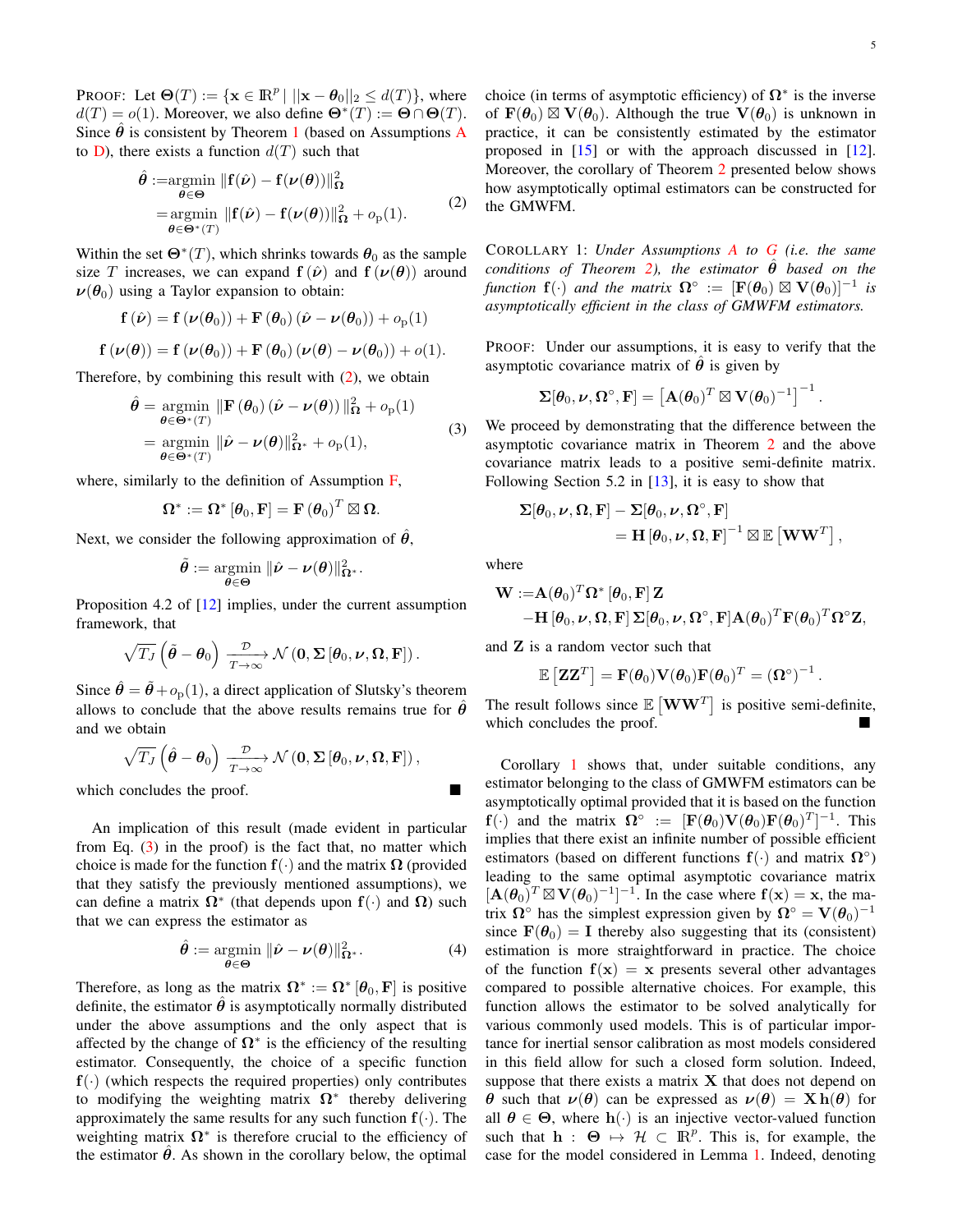$a := {}^{2 \log(2)} / \pi$ , the function  $\nu(\theta)$  can be expressed as follows

$$
\nu(\theta) = c \begin{bmatrix} \frac{3}{2^2} & \frac{1}{2^1} & a & \frac{2^1}{3} & 2^1 \\ \frac{3}{2^4} & \frac{1}{2^2} & a & \frac{2^2}{3} & 2^3 \\ \vdots & \vdots & \vdots & \vdots & \vdots \\ \frac{3}{2^2J} & \frac{1}{2^J} & a & \frac{2^J}{3} & 2^{2J-1} \end{bmatrix} \begin{bmatrix} Q^2 \\ \sigma^2 \\ B^2 \\ \gamma^2 \\ \omega^2 \end{bmatrix} . \qquad (5)
$$

Hence, taking the parameter vector defined in Lemma [1,](#page-2-3) the vector-valued function  $h(\theta)$  is the identity for all elements except for B and  $\omega$  for which it is the square function. Since all parameters (are assumed to) belong to  $\mathbb{R}_+$ , we have that the function  $h(\theta)$  is injective which, in general, allows us to write

$$
\hat{\theta} := \underset{\theta \in \Theta}{\operatorname{argmin}} \ \|\hat{\nu} - \nu(\theta)\|_{\Omega}^2 = h^{-1}(\hat{\vartheta}),
$$

where

$$
\hat{\boldsymbol{\vartheta}} := \operatornamewithlimits{argmin}_{\boldsymbol{\vartheta} \in \mathcal{H}} \, \|\hat{\boldsymbol{\nu}} - \mathbf{X} \, \boldsymbol{\vartheta}\|_{\boldsymbol{\Omega}}^2,
$$

and where we let  $\theta := h(\theta)$ . Moreover, since the function  $\|\hat{\boldsymbol{\nu}} - \mathbf{X} \boldsymbol{\vartheta}\|^2_{\Omega}$  is differentiable in  $\boldsymbol{\vartheta}$ , we have

$$
\hat{\boldsymbol{\vartheta}} := \operatorname*{argmin}_{\boldsymbol{\vartheta} \in \mathcal{H}} \|\hat{\boldsymbol{\nu}} - \mathbf{X} \boldsymbol{\vartheta}\|_{\boldsymbol{\Omega}}^2 = \operatorname*{argzero}_{\boldsymbol{\vartheta} \in \mathcal{H}} \mathbf{X}^T \boldsymbol{\Omega} (\hat{\boldsymbol{\nu}} - \mathbf{X} \boldsymbol{\vartheta}).
$$

Therefore, we have that

$$
\mathbf{X}^T \mathbf{\Omega} \mathbf{X} \hat{\theta} = \mathbf{X}^T \mathbf{\Omega} \hat{\theta} \hat{\nu},
$$

which corresponds to the standard (weighted) least-squares equations. Under Assumption [F,](#page-3-3)  $X^T \Omega X$  is non-singular, we thus obtain

<span id="page-5-0"></span>
$$
\hat{\boldsymbol{\vartheta}} = \left(\mathbf{X}^T \boldsymbol{\Omega} \mathbf{X}\right)^{-1} \mathbf{X}^T \boldsymbol{\Omega} \hat{\boldsymbol{\nu}},
$$
\n(6)

which provides a simple plug-in estimator for  $\theta_0$  defined as

$$
\hat{\theta} = \mathbf{h}^{-1} \left[ \left( \mathbf{X}^T \Omega \mathbf{X} \right)^{-1} \mathbf{X}^T \Omega \hat{\boldsymbol{\nu}} \right]. \tag{7}
$$

The above closed-form solution is therefore a first advantage of choosing  $f(x) = x$ . Moreover there are a few practical advantages stemming from this setting, the first of which is the fact that, given a closed form solution for this class of models, no optimization is required to compute the estimates thereby delivering computationally fast solutions. In addition, even if the model of interest contains a subset of this class of models, this closed form solution can be used as an approximate method to quickly obtain "good" starting values that can increase the computational efficiency of the optimization procedure required to solve Eq. [\(1\)](#page-1-2). Finally, the above form allows to obtain the exact form of the asymptotic variance of  $\vartheta$  up to the value of  $V(\theta_0)$  (i.e. the asymptotic variance of  $\hat{\nu}$ ) which, using the delta method, would allow us to obtain the exact variance of  $\hat{\theta}$  for this class of models.

Aside from the computational advantage of using the function  $f(x) = x$  in Eq. [\(1\)](#page-1-2) for the class of models for which  $\nu(\theta)$ can be expressed as  $Xh(\theta)$  (or as a "good" starting value for other models), there is another potential advantage of using the identity function for the purposes of estimation which relates to their bias. Indeed, the standard estimators of AV or WV are unbiased (see for example [\[11\]](#page-7-11)), meaning that  $\mathbb{E}[\hat{\nu}] = \nu(\theta_0)$ and implying that  $\mathbb{E}[\hat{\theta}] = \mathbf{h}(\theta_0)$  based on Eq. [\(6\)](#page-5-0). A first implication of these properties is that, aside from consistency, it is possible to show that the estimates of most of the parameters in models whose theoretical WV can be expressed as  $\mathbf{Xh}(\theta)$  are unbiased (i.e. when  $\mathbf{h}_i(\cdot)$  is the identity or a linear function). However, if the theoretical WV cannot be expressed in the latter form, formal proofs to determine the finite sample behaviour of the estimators defined in Eq.  $(1)$ may be hard to derive. Nevertheless, an intuitive argument would support the employment of the function  $f(x) = x$ since it directly makes use of unbiased estimators of the WV to match their theoretical counterpart (which is a desirable property in order to achieve unbiasedness with respect to the parameter of interest  $\theta_0$ ).

To better highlight the concepts behind the above reasoning, we compare the following two asymptotically equivalent estimators:

- 1)  $\hat{\theta}$  based on the choice of function  $f(x) = x$  and a (nonrandom) weight matrix  $\Omega_1$ ,
- 2)  $\theta$  based on another choice of function, such that  $\mathbb{E}[\mathbf{f}(\hat{\boldsymbol{\nu}})] \neq \mathbf{f}(\mathbb{E}[\hat{\boldsymbol{\nu}}])$  and a (non-random) weight matrix  $\bm{\Omega}_2$ .

We then consider the expected value of the objective function of the first estimator  $\hat{\theta}$ :

$$
\mathbb{E}\left[\left\|\hat{\boldsymbol{\nu}}-\boldsymbol{\nu}(\boldsymbol{\theta})\right\|_{\boldsymbol{\Omega}_1}^2\right] = \left\|\mathbb{E}\left[\hat{\boldsymbol{\nu}}-\boldsymbol{\nu}(\boldsymbol{\theta})\right]\right\|_{\boldsymbol{\Omega}_1}^2 + \text{tr}\left(\boldsymbol{\Omega}_1\,\text{var}\left(\hat{\boldsymbol{\nu}}\right)\right).
$$

Since the second term of the above equation does not depend on  $\theta$ , we let  $b_1 := \text{tr}(\Omega_1 \text{var}(\hat{\nu}))$  and we can write

$$
\mathbb{E}\left[\left\|\hat{\boldsymbol{\nu}}-\boldsymbol{\nu}(\boldsymbol{\theta})\right\|_{\boldsymbol{\Omega}_1}^2\right] = \|\boldsymbol{\nu}(\boldsymbol{\theta}_0)-\boldsymbol{\nu}(\boldsymbol{\theta})\|_{\boldsymbol{\Omega}_1}^2 + b_1,
$$

since  $\mathbb{E}[\hat{\nu}] = \nu(\theta_0)$ . Therefore, this function is unbiased in the sense that it is minimized at the true value  $\theta_0$ .

Following the argument in  $[16]$ , it is therefore expected that the bias of this estimator will be large if bias in the objective function of the corresponding estimator is large. Next, we consider the objective function of the second estimator and, recalling that  $g(\theta) := f(\nu(\theta))$  as defined in Assumption [D,](#page-3-0) we define  $\Delta(\boldsymbol{\theta}_0) := \mathbb{E}[\mathbf{f}(\hat{\boldsymbol{\nu}})] - \mathbf{g}(\boldsymbol{\theta}_0)$  and  $b_2 := \text{tr}(\boldsymbol{\Omega}_2 \text{var}(\mathbf{f}(\hat{\boldsymbol{\nu}}))).$ Using these definitions, we obtain

$$
\mathbb{E} \left[ \|\mathbf{f}(\hat{\boldsymbol{\nu}}) - \mathbf{g}(\boldsymbol{\theta})\|_{\Omega_2}^2 \right] = \|\mathbb{E} [\mathbf{f}(\hat{\boldsymbol{\nu}}) - \mathbf{g}(\boldsymbol{\theta})] \|_{\Omega_2}^2 + b_2
$$
  
= 
$$
\|\mathbf{g}(\boldsymbol{\theta}_0) + \Delta(\boldsymbol{\theta}_0) - \mathbf{g}(\boldsymbol{\theta}) \|_{\Omega_2}^2 + b_2.
$$

Moreover, by applying the mean value theorem it is possible to assess the order of  $\Delta(\theta_0)$ :

$$
\Delta(\boldsymbol{\theta}_0) = \mathbb{E}[\mathbf{f}(\hat{\boldsymbol{\nu}})] - \mathbf{g}(\boldsymbol{\theta}_0)
$$
  
\n
$$
= \mathbb{E}[\mathbf{g}(\boldsymbol{\theta}_0) + \mathbf{F}(\boldsymbol{\nu}(\boldsymbol{\theta}^*)) (\hat{\boldsymbol{\nu}} - \boldsymbol{\nu}(\boldsymbol{\theta}_0))] - \mathbf{g}(\boldsymbol{\theta}_0)
$$
  
\n
$$
= T_J^{-1/2} \mathbb{E}[\sqrt{T_J} \mathbf{F}(\boldsymbol{\nu}(\boldsymbol{\theta}^*)) (\hat{\boldsymbol{\nu}} - \boldsymbol{\nu}(\boldsymbol{\theta}_0))]
$$
  
\n
$$
= \mathcal{O}(T_J^{-1/2}),
$$

where  $\theta^* \in \Theta$ ,  $\nu(\theta^*)$  is on the line connecting  $\nu(\theta_0)$  and  $\hat{\nu}$ , and the term  $\sqrt{T_J} \mathbf{F} (\nu(\theta^*)) (\hat{\nu} - \nu(\theta_0))$  is  $\mathcal{O}_p(1)$  by the continuous mapping theorem and Assumption [C.](#page-2-2) Therefore, we have

$$
\operatorname*{argmin}_{\boldsymbol{\theta} \in \Theta} \mathbb{E} \left[ \| \mathbf{f}(\hat{\boldsymbol{\nu}}) - \mathbf{g}(\boldsymbol{\theta}) \|_{\Omega_2}^2 \right] \n= \operatorname*{argmin}_{\boldsymbol{\theta} \in \Theta} \| \mathbf{g}(\boldsymbol{\theta}_0) + \Delta(\boldsymbol{\theta}_0) - \mathbf{g}(\boldsymbol{\theta}) \|_{\Omega_2}^2,
$$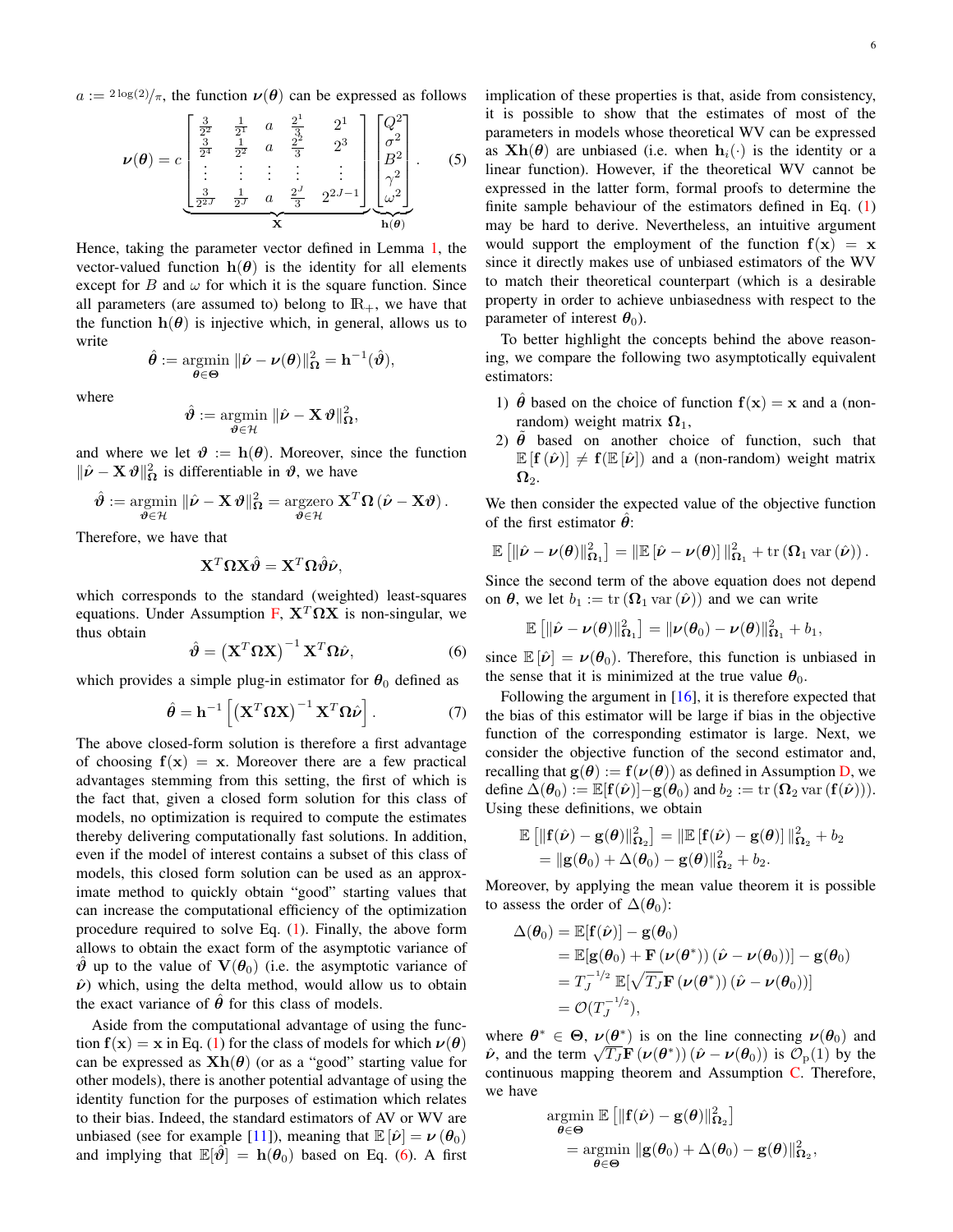

<span id="page-6-1"></span>Fig. 1. Empirical distribution of the estimations of the GMWM, ARMAV and AVSM approaches for the parameters of the stochastic error of an accelerometer and a gyroscope for signal lengths of  $T = 2.5 \times 10^6$  (top row) and  $T = 6.3 \times 10^6$  (bottom row) respectively.

implying that bias of the objective function is of order  $O(T_J^{-1})$ and, consequently, the bias of  $\tilde{\theta}$  is also of order  $\mathcal{O}(T_J^{-1/2})$ . As a result, we expect estimators based on the choice  $f(x) = x$ to have relatively small biases compared to other choices of  $f(x)$ . An important example is when  $f(x)$  is a convex/concave function. More specifically, using Jensen's inequality we have the following

$$
\begin{cases} \mathbb{E} [f(\hat{\nu})] > f(\mathbb{E} [\hat{\nu}]) & \text{if } f \text{ is strictly convex,} \\ \mathbb{E} [f(\hat{\nu})] < f(\mathbb{E} [\hat{\nu}]) & \text{if } f \text{ is strictly concave.} \end{cases}
$$
(8)

Having delivered different theoretical results and arguments comparing the use of different functions  $f(\cdot)$  for the purpose of parameter estimation as defined in Eq.  $(1)$ , the next section performs some simulation studies where, using different models for the stochastic error of the sensors, we compare the performance of different GMWFM estimators.

## IV. SIMULATION RESULTS

<span id="page-6-0"></span>In this section, we compare the estimation performance (in terms of bias and variance) across two GMWFM estimators, namely the GMWM and ARMAV, as well as the standard AVSM as a reference. To carry out this comparison we make use of the parameter estimates (based on the GMWM) of the stochastic processes identified from the real calibration data coming from the X-axis accelerometer and X-axis gyroscope of a STIM-300 IMU [\[17\]](#page-7-17). Hence, the parameter estimates on this real calibration data were considered as being the true parameter values for simulation purposes and their values (along with the respective models) are presented in Table [I.](#page-7-18) For each sensor (with respective stochastic models), two Monte Carlo simulation settings were considered based on



<span id="page-6-2"></span>Fig. 2. Comparison of estimated root mean squared error betweeen GMWM, ARMAV and AVSM approaches for the parameters of the stochastic error of an accelerometer and a gyroscope for signal lengths of  $T = 2.5 \times 10^6$  (top row) and  $T = 6.3 \times 10^6$  (bottom row) respectively.

two different sample sizes (long and short) and with sampling frequency fixed at 250 Hz. In the "long" signal setting, the sample size was set to  $T = 6.3 \times 10^6$ , corresponding to 7 hours of calibration data, while in the "short" signal setting the sample size was set to  $T = 2.5 \times 10^6$ , corresponding to 2.5 hours of calibration data. Each estimation was repeated 3000 times and the empirical distributions of the three estimators are presented in Fig. [1.](#page-6-1)

As shown in Fig. [1,](#page-6-1) it would appear that the GMWM approach delivers the best overall performances in terms of bias and dispersion, whereas the ARMAV and AVSM approaches